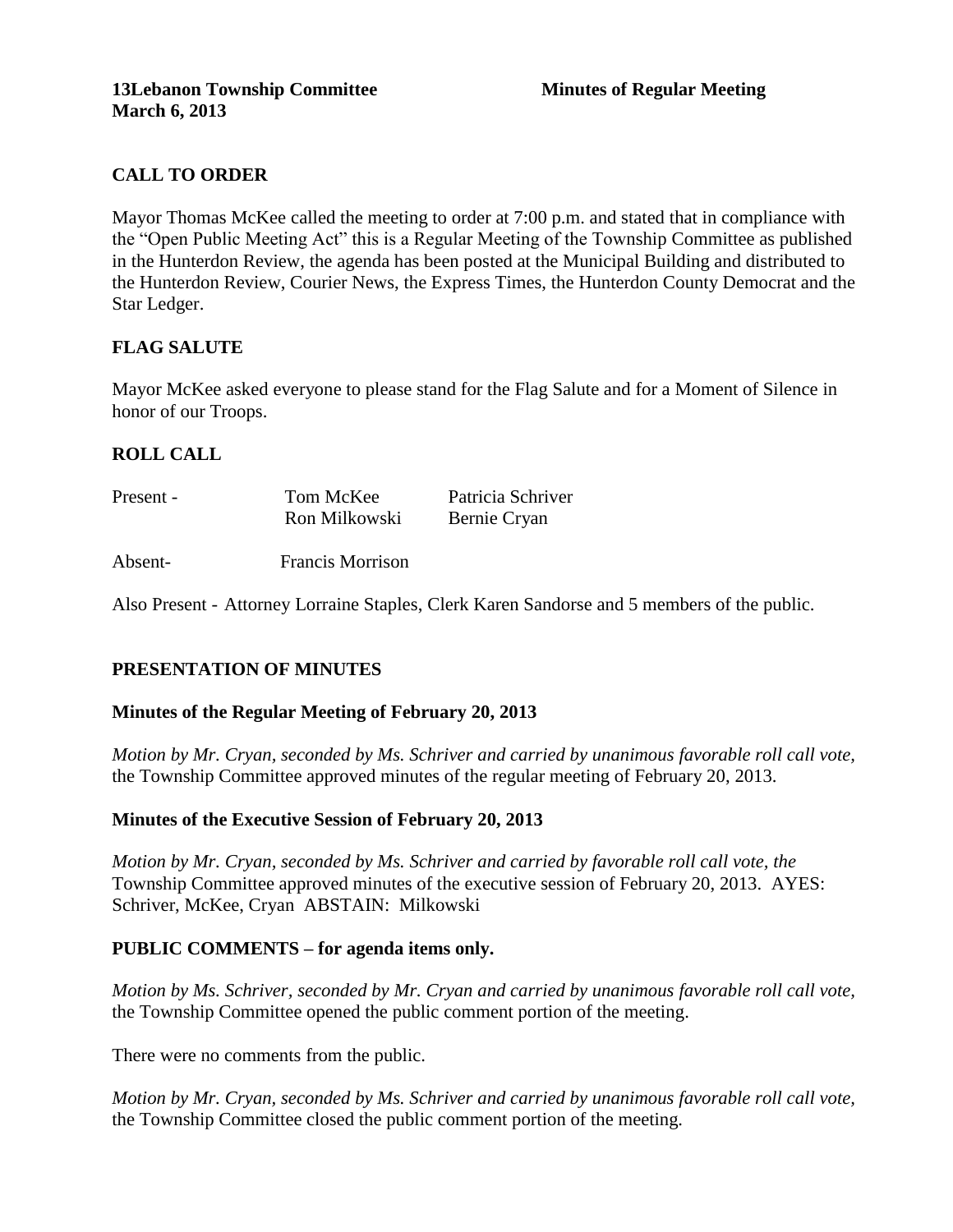LTCM 03/06/2013 Page 2 of 12

#### **RESOLUTIONS**

## **Resolution No. 36-2013 - Transfers**

*Motion by Ms. Schriver, seconded by Mr. Milkowski, and carried by unanimous favorable roll call*  vote, the Township Committee approved Resolution No. 36-2013 as attached.

> TOWNSHIP OF HUNTERDON COUNTY OF HUNTERDON STATE OF NEW JERSEY RESOLUTION NO. 36-2013 **TRANSFERS**

#### **OLD BUSINESS**

#### **Unsafe Structures – 2069 Route 31**

The Construction Code Official Charlie Rogers stated that on February 11, 2013, he received from the NJDCA, a Notice of Imminent Hazard to demolish the two building at 2069 Route 31. Mr. Rogers stated that if the property owner wanted to contest the order they must apply to the State Board of Confident Jurisdiction within 24 hours of receiving the notice from the Construction Code Official. Mr. Rogers did not hear anything from the property owners. Mr. Rogers stated that he received a call from Mary, who is the agent for DelNorte, stating that she does not believe that they are they are the listed owners. Mr. Rogers informed Mary that DelNorte is on the Township tax records. Mr. Roger stated that he feels that the structures are still a hazard and in imminent danger of collapsing.

Mayor McKee stated that he has made calls and has received quotes for the demolition of the structures. When the contractors looked at the structures they realized that there are environmental issues with the siding. All of the proposed bidders were notified of the issue to insure that all were able to provide quotes similarly. Mayor McKee stated that there were six quotes received; highest being \$49,000.00 and the lowest \$30,000.00. The quotes all appear to be equal in their proposals.

#### **Resolution No. 37-2013**

*Motion by Ms. Schriver, seconded by Mayor McKee, and carried by favorable roll call vote, the* Township Committee approved Resolution No. 37-2013 as written below. AYES: Schriver, McKee, Milkowski, Cryan ABSTAIN: Milkowski

TOWNSHIP OF LEBANON HUNTERDON COUNTY, NEW JERSEY RESOLUTION NO. 37-2013 RESOLUTION AUTHORIZING THE EMERGENCY AWARD OF A CONTRACT FOR DEMOLITION OF UNSAFE STRUCTURES WITHOUT PUBLIC BIDDING PURSUANT TO N.J.S.A. 40A:11-6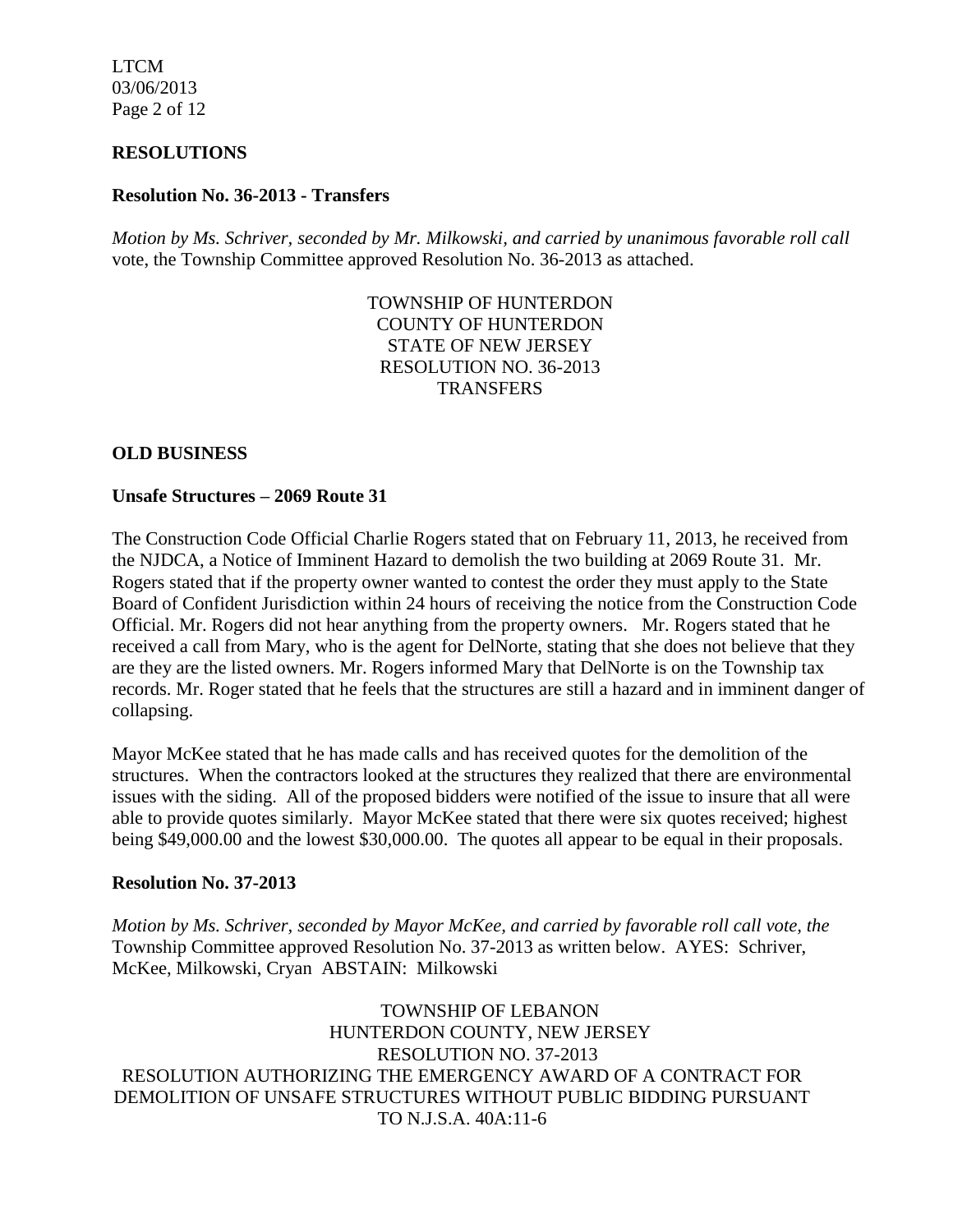LTCM 03/06/2013 Page 3 of 12

WHEREAS, the Construction Official for the Township of Lebanon ("Township") issued a Notice of Unsafe Structure to the record owner of Block 7, Lot 11 in the Township (the "Property") ordering the owner to demolish structures on the Property by January 15, 2013 because they were unsafe and represented a hazard; and

WHEREAS, when no action was taken, the Construction Official in February issued a Notice of Imminent Hazard to the record owner of the Property notifying the owner that the Township would demolish and secure the structures as the owner's expense; and

WHEREAS, the Township sought quotes from contractors to demolish and secure the structures; and

WHEREAS, in the process of obtaining quotes the Township learned that there was asbestos siding on both of the structures; and

WHEREAS, the discovery of asbestos siding caused the Township to require that any contractor submitting a quote be qualified and licensed to properly handle a demolition involving asbestos; and

WHEREAS, the Township has secured five quotes from contractors who are qualified to do both the asbestos removal/disposal and the building demolition on an emergency basis; and

WHEREAS, the lowest quote for those services was provided by Matarazzo Excavation & Masonry, LLC which submitted a quote of \$30,420.00; and

WHEREAS, the Construction Official advised the governing body in person at the March 6, 2013 Township Committee meeting that the structures are still in imminent danger of collapse and should be removed as soon as possible to avoid collapse of the buildings into Route 31; and

WHEREAS, the Township Committee has concluded that an actual or imminent emergency exists which requires the demolition of the structures on the Property; and

WHEREAS, the need for this work could not have been reasonably foreseen; and

WHEREAS, the contract will be of such limited duration as to meet only the immediate needs of the emergency.

NOW, THEREFORE, BE IT RESOLVED, by the Mayor and Committee of the Township of Lebanon, County of Hunterdon, New Jersey, as follows:

1. The Mayor and Committee hereby find that an emergency exists which affects the public health, safety and welfare of the residents and other persons in Lebanon Township because of the threat of the collapse of structures on the Property into Route 31.

2. The Mayor and Clerk are authorized to execute a contract with Matarazzo Excavation & Masonry, LLC generally in accordance with the proposal attached hereto.

## **Tino DeSantis- Request to Store Prior Squad's EMS Records**

Attorney Staples provided the Committee with a legal opinion on Mr. DeSantis' request for their review and consideration at a later date. Matter held to the March 20, 2013 meeting.

### **Architect Keith Chambers – DPW Project Information**

Matter held to the Executive Session. Mr. Milkowski stated that they are close to the end of the project. The preliminary punch list had 46 items on it and they are now half cleared. There are a few more items that are very easy to clear up. The Contractor is working on it and they are making progress.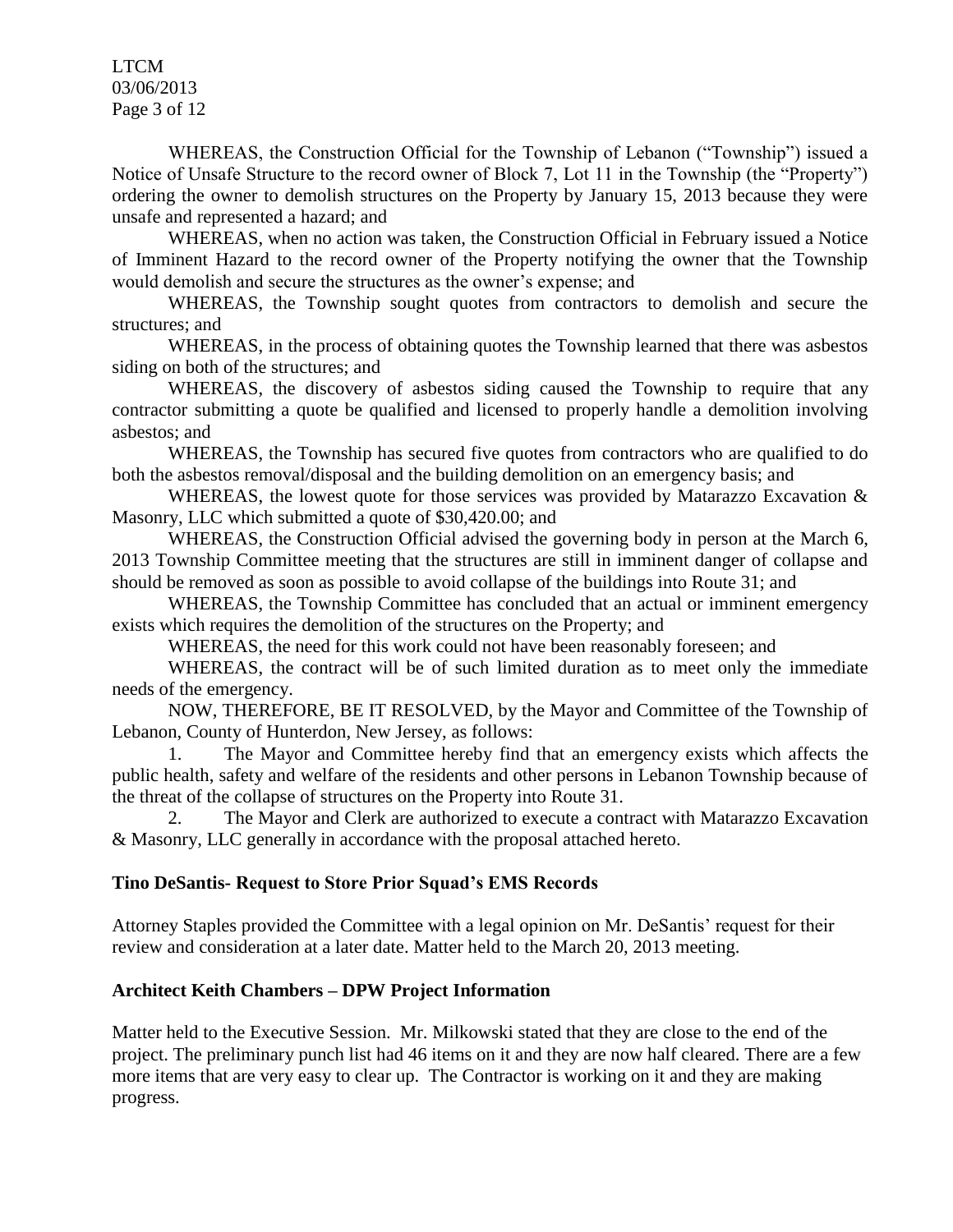LTCM 03/06/2013 Page 4 of 12

### **Comcast Cable Franchise**

Mayor McKee stated that in August of 2012, the Committee discussed the Comcast Communication Franchise. At that time, Attorney Cushing suggested that a Citizen's Committee be formed to look into the Township needs. Ms. Schriver stated that she feels that it is important to see who is not being served in the Township. Mr. Cryan stated that this is not only the time to discuss with Comcast the need to reach more of the residents, it is also the time to discuss service issues and their system restore timeframe. Mr. Cryan stated that there are many folks who are not happy with the amount of time it takes for their service to be restored. Ms. Schriver stated that the Committee needs to see what the time period is in the Township responding and noted that there should be a notice to the residents placed in the next newsletter. The matter will be discussed at the March 20, 2013.

### **DPW Project – Surplus Concrete Block**

Mr. Milkowski stated that when the DPW Garage project started there were concrete blocks that needed to be moved out of the way. Mr. Milkowski stated that he stored the block in another location. Mr. Milkowski stated that he asked the DPW Manager if he will need the blocks for bins that he is building at this time. However, the DPW Manager does not need any additional block as he had retained what he needed. Mr. Milkowski stated that there is surplus block and asked the Committee what they would like to do with them. Attorney Staples asked Mr. Milkowski if the Township purchased the block. Mr. Milkowski said no and informed Attorney Staples that when they demolished the old building they were used for just concrete blocks and some were from the Salt Shed. Attorney Staples inquired on the value of the block. Mr. Milkowski stated that when Lentini sold out their plant they sold the blocks for \$2.00 each but they were new and these are used. Attorney Staples asked how many blocks there were. Mr. Milkowski stated that there are about 50 of them. Mayor McKee stated that they had to be moved for the demolition of the Salt Shed. Mr. Milkowski stated that he did not want to get rid of them in case they were needed. However, since the DPW Manager has what he needs on the site, Mr. Milkowski feels that it is time to decide what to do with the remaining block. Attorney Staples stated that if they are owned by the Township and they have a value the Committee will need to follow the procedures for the disposition of the property. Mr. Milkowski stated that this is not all of the blocks as the Township had to pay the Contractor to recycle some of them. It cost an amount per ton to get rid of them. Attorney Staples inquired on if it could end up costing the Township to dispose of them. Mr. Milkowski stated that it could. The Clerk stated that the block could be auctioned off which is required for public surplus. Ms. Schriver stated that she does not feel that there is a choice but to sell the block as they cannot be given away. Ms. Schriver stated that there may be a list of items to be auctioned off and the block can be added to the list. The Clerk stated that she and Warren Gabriel handle the surplus auction and she will speak to him about it. The Clerk asked Mr. Milkowski where the block is located so interested parties can view it. Mr. Milkowski stated that the block is located on his farm because there was no other place to store them. He said that he figured that the Township may need the block when the project was done and did not want to have to purchase them. The Clerk said that the public may like to see the block prior to bidding and questioned if it was acceptable for them to access the property. Mr. Milkowski stated that photos can be taken or they can be moved back to the parking lot of the DPW Garage. The Clerk will speak to Mr. Gabriel about the sale.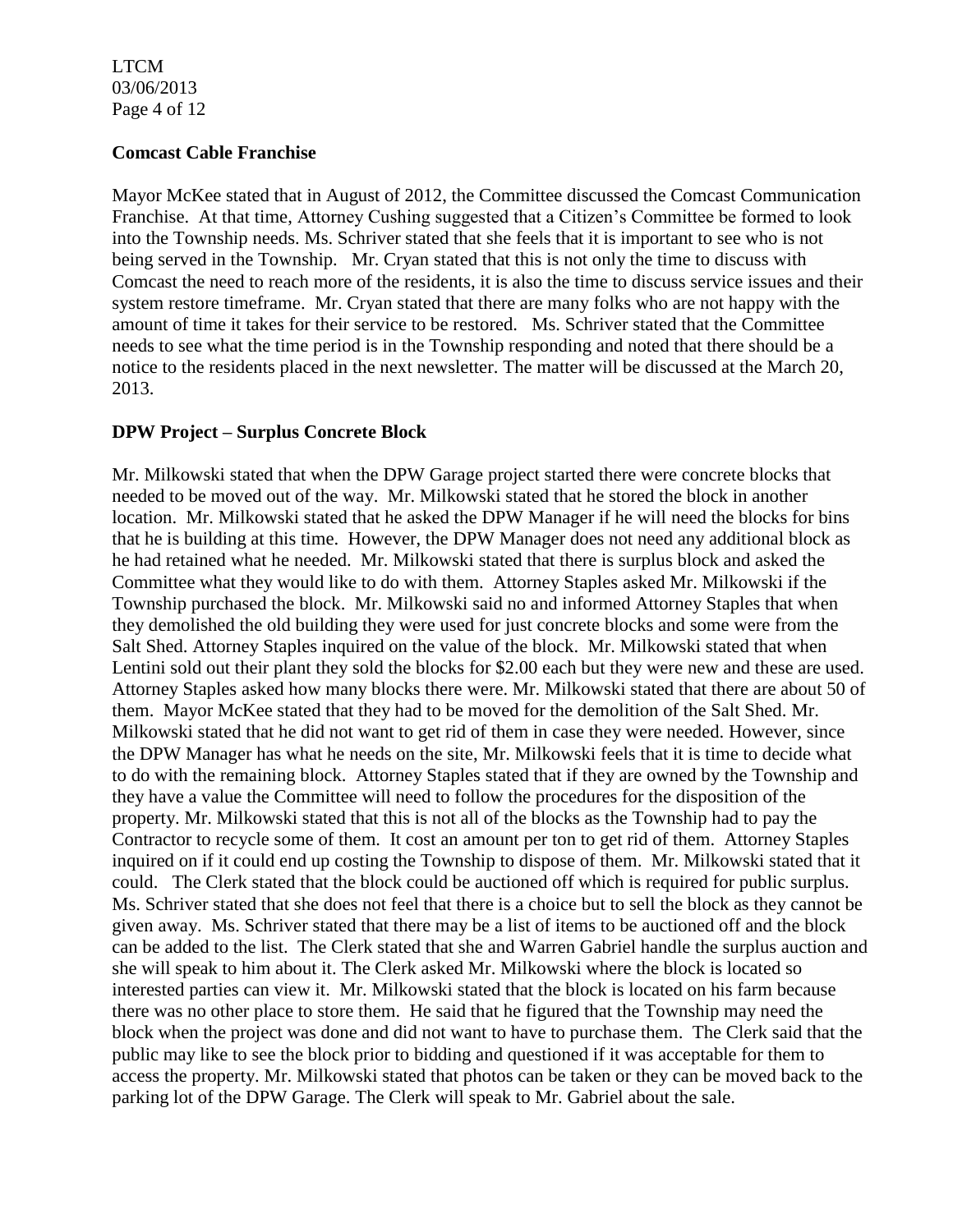LTCM 03/06/2013 Page 5 of 12

### **NEW BUSINESS**

#### **Township Garage Lighting**

The Township Committee received two letters from a resident whose property adjoins the DPW Garage property. The resident has an issue with the new lights at the building being on all night long. Mr. Gabriel changed the timer and they now go off at 10:13 p.m., however, the resident is still not happy. Mr. Milkowski stated that he spoke with the Construction Official and the lights do not have to be on all night because of the type of building that it is. Mr. Milkowski also spoke to the Police Chief and he feels that the street lights should be sufficient lighting. Mr. Milkowski stated that the lights are not ideal for motion detection as they have a warm up period. The fueling system station is a concern and Mr. Milkowski suggested having a smaller light installed with a manual switch. Mr. Milkowski recommended leaving the lights off in the evening unless there is a DPW employee working who will switch the lights off when exiting the property. Mr. Milkowski stated that he looked at the Planning Board approvals and the lighting plan was done in accordance with the Township's ordinance. Mr. Milkowski stated that if the lights are not needed why have them on and it will help with the cost of the electric. The resident will be called and informed of the Committee's decision. The lighting at the fueling station will be looked into.

#### **Township Garage Sign**

Mr. Milkowski received two options for a sign at the DPW Garage. A sign could be placed on the building or it can be placed along the road. The Committee discussed what kind of material the letters, which would hang on the building, are made of. Mr. Milkowski stated that he would like to see the sign on the ground in front of the building. Ms. Schriver stated that she would like to see a posted wooden sign. Ms. Schriver will attempt to obtain an additional proposal for a one sided sign to be placed at the road.

### **Raffle Applications (2) – St. John Newmann Church - June 1, 2013**

*Motion by Ms. Schriver, seconded by Mr. Cryan and carried by unanimous favorable roll call vote,* the Township Committee approved two Raffle Applications for St. John Neumann Church for an event to be held on June 1, 2013.

#### **Raffle Application – Freedom House – December 24, 2013**

*Motion by Mr. Milkowski, seconded by Ms. Schriver and carried by unanimous favorable roll call*  vote, the Township Committee approved a Raffle Application for an event to be held on December 24, 2013.

### **Raffle Application – Lebanon Township PTA – March 24, 2013**

*Motion by Mr. Cryan, seconded by Ms. Schriver and carried by unanimous favorable roll call vote,* the Township Committee approved a Raffle Application for an event to be held on March 24, 2013.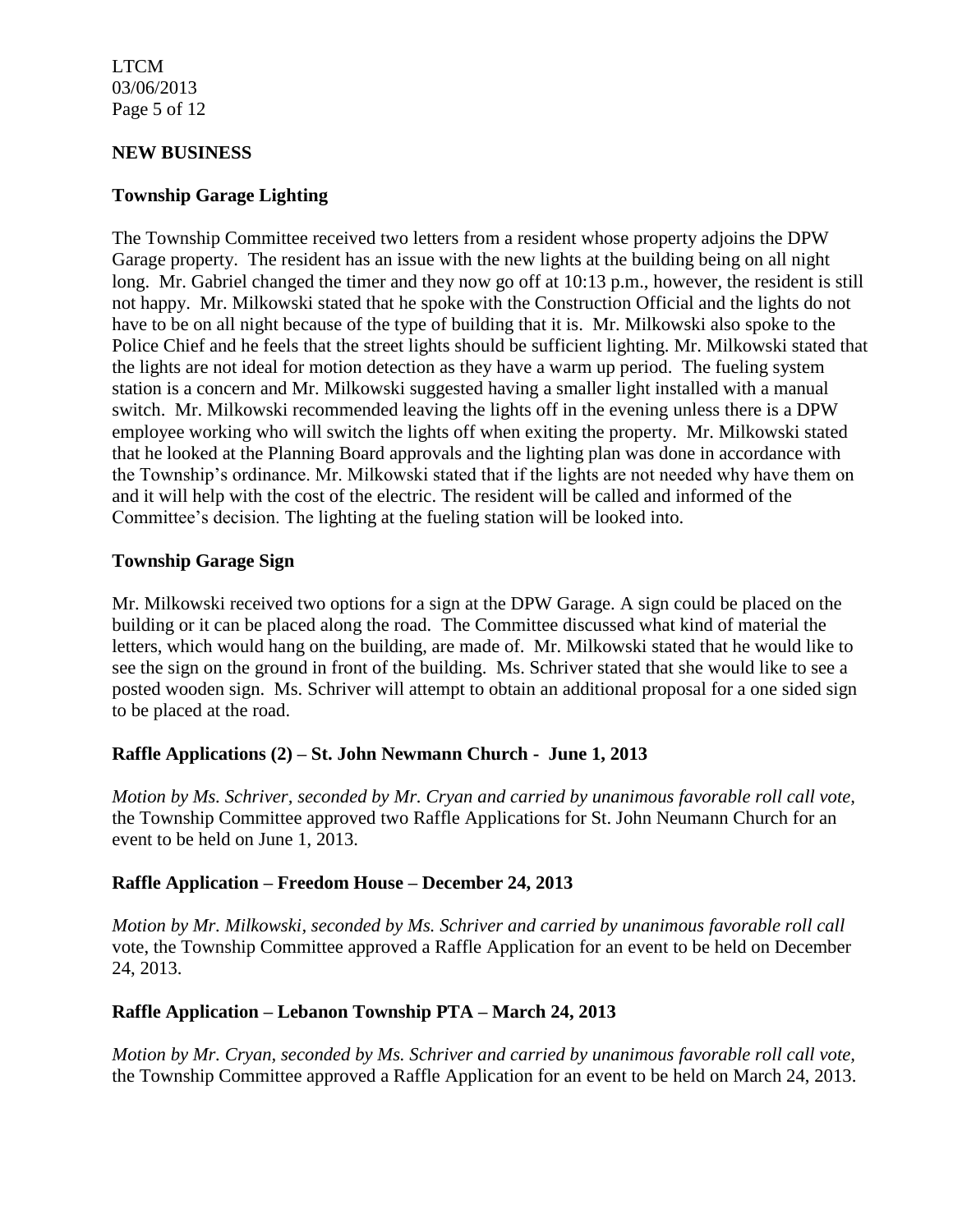LTCM 03/06/2013 Page 6 of 12

### **Social Affair Permit – Bourbon Street Blues Fest, Inc. – May 18, 2013**

*Motion by Ms. Schriver, seconded by Mr. Cryan and carried by unanimous favorable roll call vote,* the Township Committee approved a Social Affair Permit for an event to be held on May 18, 2013.

#### **Space for Municipal Office Files**

Ms. Schriver stated that the Committee had received a memo from the Zoning Officer regarding the filing of Township records. Ms. Schriver and Mayor McKee met with the Zoning Officer, the Tax Assessor and the Planning Board Clerk to discuss problems with the functionality of the filing system and the lack of space for the files in the Municipal Office. The Zoning Officer, the Tax Assessor and the Planning Board Clerk recommended moving the files to the same location in the building, either upstairs or downstairs. Ms. Schriver stated that she has thought about it and feels that there may be alternate plans. Ms. Schriver asked for the Committee to think about the problem and to come up with a possible solution. Ms. Schriver stated that the proposed plan was to take walls down in the Municipal Office and to remove a couple of the offices to make room for the files. Ms. Schriver stated that everyone was not consulted on the plan that should have been and she feels that the Committee should think about how to work out the problem whether upstairs or downstairs. Mayor McKee stated that the proposal was to leave the door that goes to the file room at this time and to open up everything to the block walls. The Zoning Officer's and the Finance office will be opened up and the Finance office will be moved to the Assessor's office. The Assessor and the Zoning Officer will work in the confines of the open filing room. The employees feel that the files could then be brought up from the lower floor. Mayor McKee stated that moisture in the basement is a concern since there was water at one time. There is an issue at this time due to this problem. Ms. Schriver questioned if the employee's proposal would allow for future expansion. Mayor McKee stated that the employees stated that the weeding of the files is what will be most costly and recommended that possibly Eagle Scouts, high school students or senior citizens to volunteer their time to help out. Mayor McKee stated that the filing system has not been kept up to standard which causes a struggle in researching information on Block and Lots in the Township. Mr. Milkowski stated that if some files need to come upstairs then all files should be brought up. Ms. Schriver stated that the Police Department is pressed for space at this time also and asked for the Committee to think about possible options. Mr. Milkowski asked if the Police could utilize the space with the overhead door, where they bring individuals in and out of the office. Mr. Cryan stated that there are many firms that handle records and can consolidate the Township's files, such as, by transferring them into an electronic format. Ms. Schriver stated that there was a conference room where the filing room presently is, which was taken away. Ms. Schriver feels that it has been a problem since it was removed and this should be considered also. Mr. Milkowski asked what the issue is with the files being located in the basement. The Clerk stated that the lower meeting room would probably be fine for the files; however, ventilation needs to be looked at for the entire lower floor. Mayor McKee stated that there is no air movement and that is a problem. Mr. Milkowski stated that all of the filing cabinets should be in one location and the amount of space needed to hold all of the cabinets needs to be determined. The Clerk stated that the Municipal Office is limited in office space and she would rather not see two offices removed. She also feels that it is difficult for two employees to occupy one space when dealing with the public.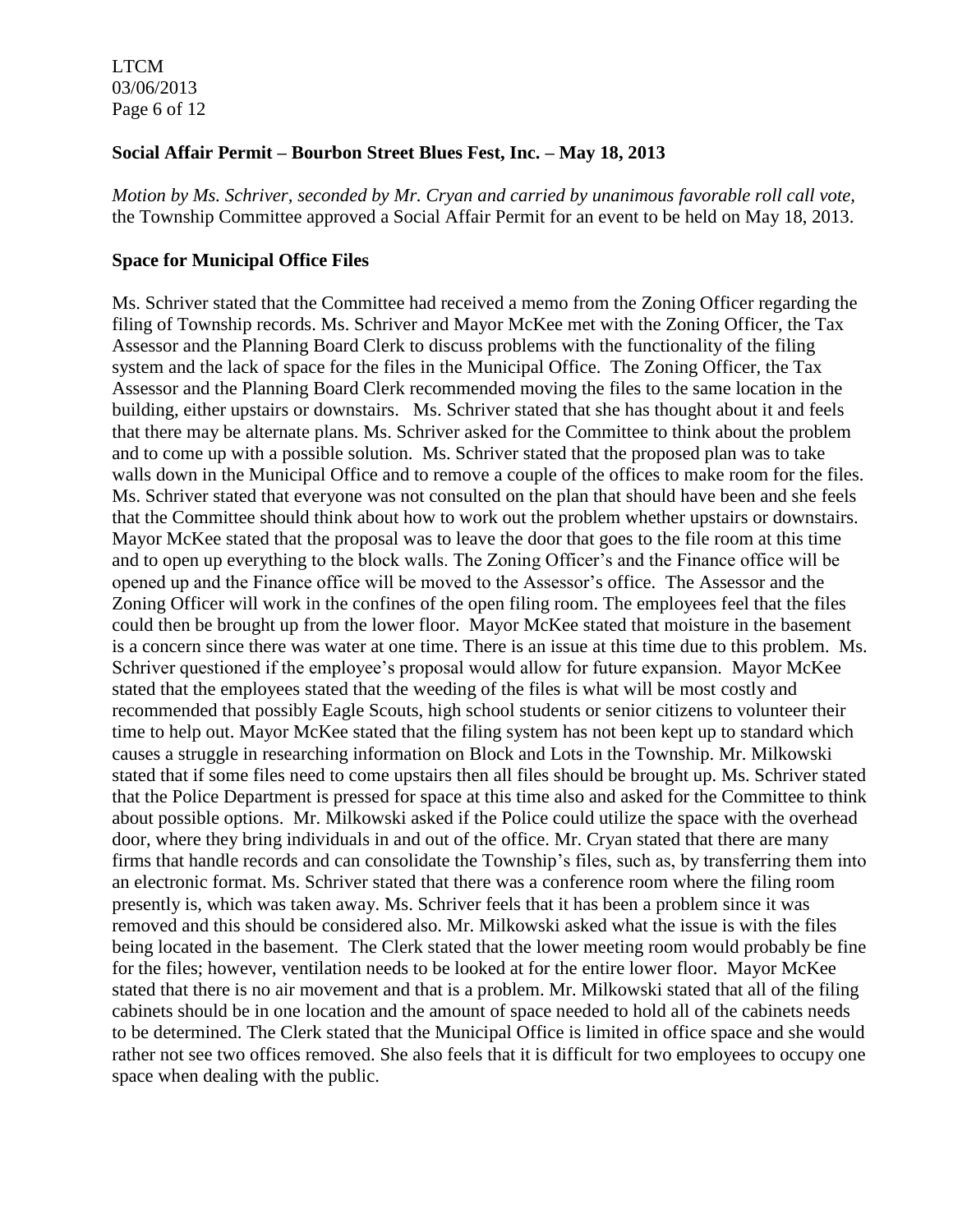LTCM 03/06/2013 Page 7 of 12

## **PRESENTATION OF VOUCHERS**

Committee Members provided a description of vouchers exceeding \$1000.00.

*Motion by Ms. Schriver, seconded by Mayor McKee and carried by unanimous favorable roll call*  vote, the Township Committee approved the March 06, 2013 bill list in amount of \$2,696,364.21.

# **CORRESPONDENCE**

# **PUBLIC COMMENTS**

*Motion by Ms. Schriver, seconded by Mr. Cryan and carried by unanimous favorable roll call vote*, the Township Committee opened the Public Comment portion of the meeting.

Ms. Darois questioned if the garage project is done and if there will be more money spent. Mr. Milkowski stated that the project is not done and he does not plan on spending any more money. The Committee needs to go over the contract to check on their obligations. Ms. Darois asked how long the contractor is thinking in completing the project. Mayor McKee stated that there is a problem with the well water and therefore a Certificate of Occupancy could not be obtained. There are additional minor issues on a punchlist that need to be taken care of.

Ms. Darois asked what the status is on the Genpsych Planning Board Application. Mayor McKee stated that there is ongoing litigation and the Committee cannot comment on the matter at this time.

Ms. Darois asked if the quotes were already submitted for the demolition of the structures on Route 31. Mayor McKee stated that they were submitted.

Mr. Darois asked what the Township Committee is doing with Comcast and stated that they are the "worst company that there ever was". Ms. Schriver stated that the Township's contract with Comcast is for ten years and the ten years will be up next year. This is the time to make comments on the contract and service.

Ms. Darois asked the Committee how much water was in the basement of the Municipal Office to cause a problem with mold on the books and files. Ms. Darois suggested raising the books off of the floor. Mr. Milkowski informed Ms. Darois that it was the moisture in air that caused the problem. Mr. Darois suggested keeping the files in the lower part of the building, all together, but to make sure that the area is dry.

Ms. Laurie Hoffman stated that this Saturday there will be a group of people going on to the SWACK Church property to clean up the brush. There has been caution tape and no trespassing signs placed at the property. Mayor McKee asked who actually posted the property. Ms. Hoffman stated that descendants of the Lance, Castner and Swackhammer families started the group. Ms. Hoffman stated that there is a man named Jeff, whose 88 years old mother-in-law has a relative who is buried at the cemetery. Jeff would like to clean up the cemetery for his mother-in-law before she dies so she will be able to see the church property looking nice. Ms. Hoffman stated that tomorrow evening, directly after the Historian's meeting, there is another non-profit group, called Squire's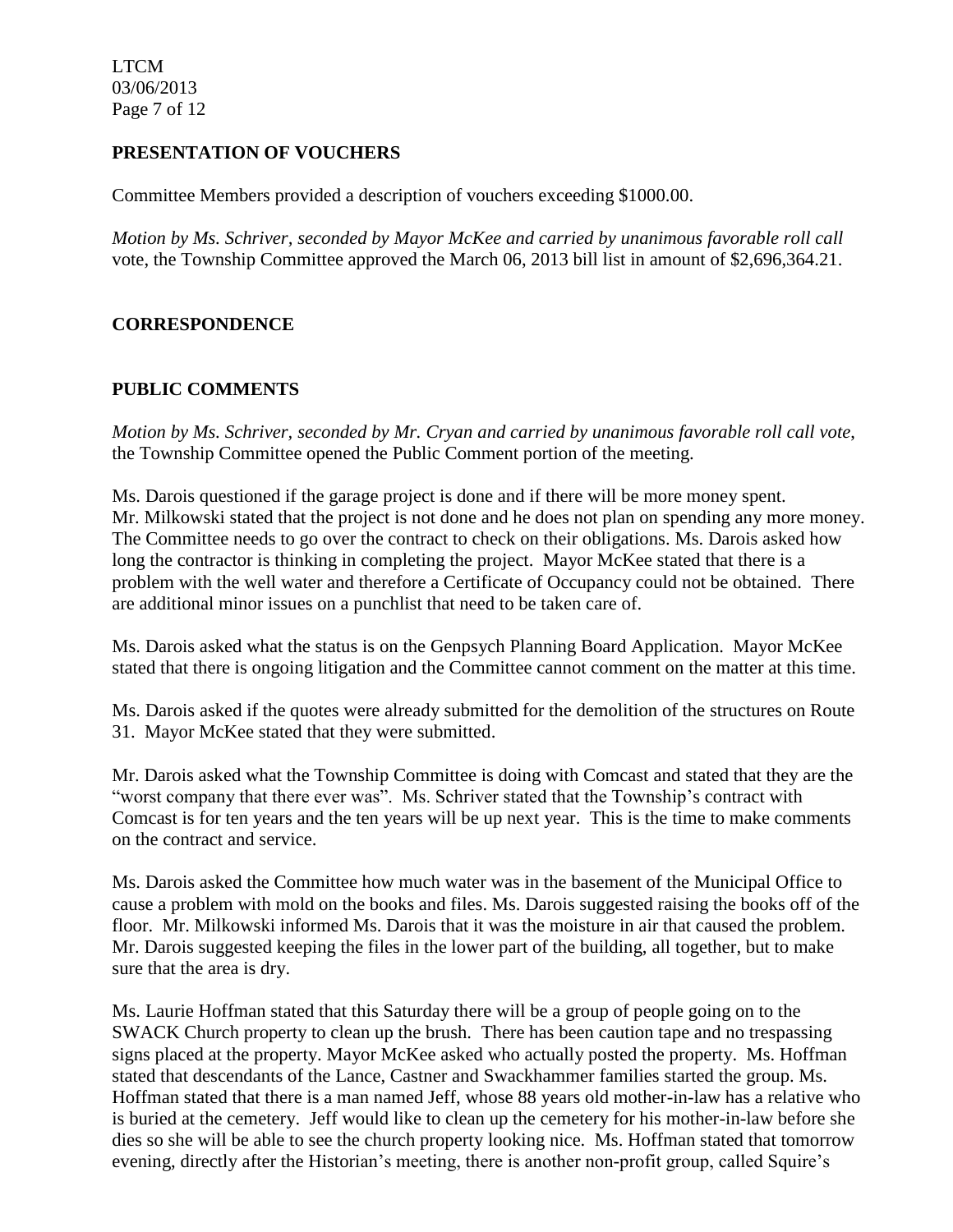LTCM 03/06/2013 Page 8 of 12

Point, holding a meeting at the Museum. Mayor McKee asked why the Committee did not receive the Historian's meeting minutes this month. Ms. Hoffman stated that she was not sure why they were not distributed. Ms. Hoffman stated that the Historians are not quite sure of whom the Squire's Point group is but they have been in existence for more than 25 years. Ms. Hoffman stated that past Historians made the Squire's Point group which was not part of the Township and it became a nonprofit organization. They are approved though the State of New Jersey as a no-profit organization and have a bank account. At the last Historians meeting they decided to hold a meeting of the Squire's Point to separate themselves from the Township so they could discuss the Swackhammer Church property. Ms. Hoffman stated that since they decided to have the meeting many people have come to work with them on the Swack Church property. Mayor McKee asked if anyone from the Historians who will be working with the volunteers because everyone has heard the warning from the Township Attorney regarding the property. Ms. Hoffman stated that there will be no one working with them as a Township Historian. That is the purpose of the Squire's Point group meeting, so they are separated from the Township. Mayor McKee stated that he understands that the Historians have a Facebook page. Ms. Hoffman stated that they do and the Swackhammer Church does also. Mayor McKee asked Ms. Hoffman why the Historians did not speak to the Committee about establishing a Facebook page. Mayor McKee noted that there is an official Township Website. Mr. Victor Hoffman stated that the Township does have a webpage for the Governing Body. Mayor McKee stated that the webpage is for the extensions of the Governing Body also. Mr. Hoffman stated that there have been no such standards set relative to such. Ms. Hoffman stated that they were not aware that they needed to come to the Committee regarding the Facebook page and apologized. Ms. Hoffman informed the Committee that it is stated in the Township Newsletter that the Historians now have a Facebook page. Mayor McKee stated that if the Facebook page is the Historians official site than it is an official site of the Township. Mr. Cryan stated that the Historians should have established a link on the Township's webpage and not established a separate page without the involvement of the Committee. Ms. Hoffman stated that she just wanted to fill the Committee in on the happenings of the Swack Church volunteers. Attorney Staples stated that as long as the cleanup is not sponsored by the Township or related to the Township, the Committee has no responsibility for the volunteers. Mr. Hoffman stated that the Squire's Point group was established in 1981 and the Committee, at that time, was made aware of it. Ms. Hoffman stated that the group was established in order to fund raise. Mayor McKee asked if the Historians are involved with the Swack Church. Ms. Hoffman stated that they are not. Ms. Hoffman stated that everyone who is on the Historians is also on the Squire's Point. Once a year the Historians adjourn their meeting and bring to order a meeting of the Squire's Point. Holding one meeting a year enables the Squire's Point to remain a non-profit organization. During their February meeting the Historians decided to hold a Squire's Point meeting to discuss the Swackhammer Church in order to separate it from the Township Historians. Since that time there have been many people who are showing interest in the Church/Cemetery property and have gone to the Museum and informed the Curator that they will be cleaning up the property. Mayor McKee stated that the Township representatives need to be careful in their communications. Mr. Cryan asked if there will be any involvement on behalf of the Historians. Mr. Hoffman stated that the only involvement there will be on the part of the Historians is an individual volunteering on their own. Ms. Hoffman stated that the gentleman organizing the cleanup has conducted this sort of thing before. The volunteers have to sign an affidavit assuming their own liability if something should happen. Ms. Hoffman stated that there may be as many as 25 volunteers helping out. Ms. Hoffman stated that the Historians are the owners of record at the County Courthouse. Mr. Hoffman stated that prior Committees have accepted liability of the property and individuals have been covered by the Township's insurance when accessing the property. Ms. Hoffman stated that this was in the early eighties and she has the minutes indicating such. Ms. Staples stated that there are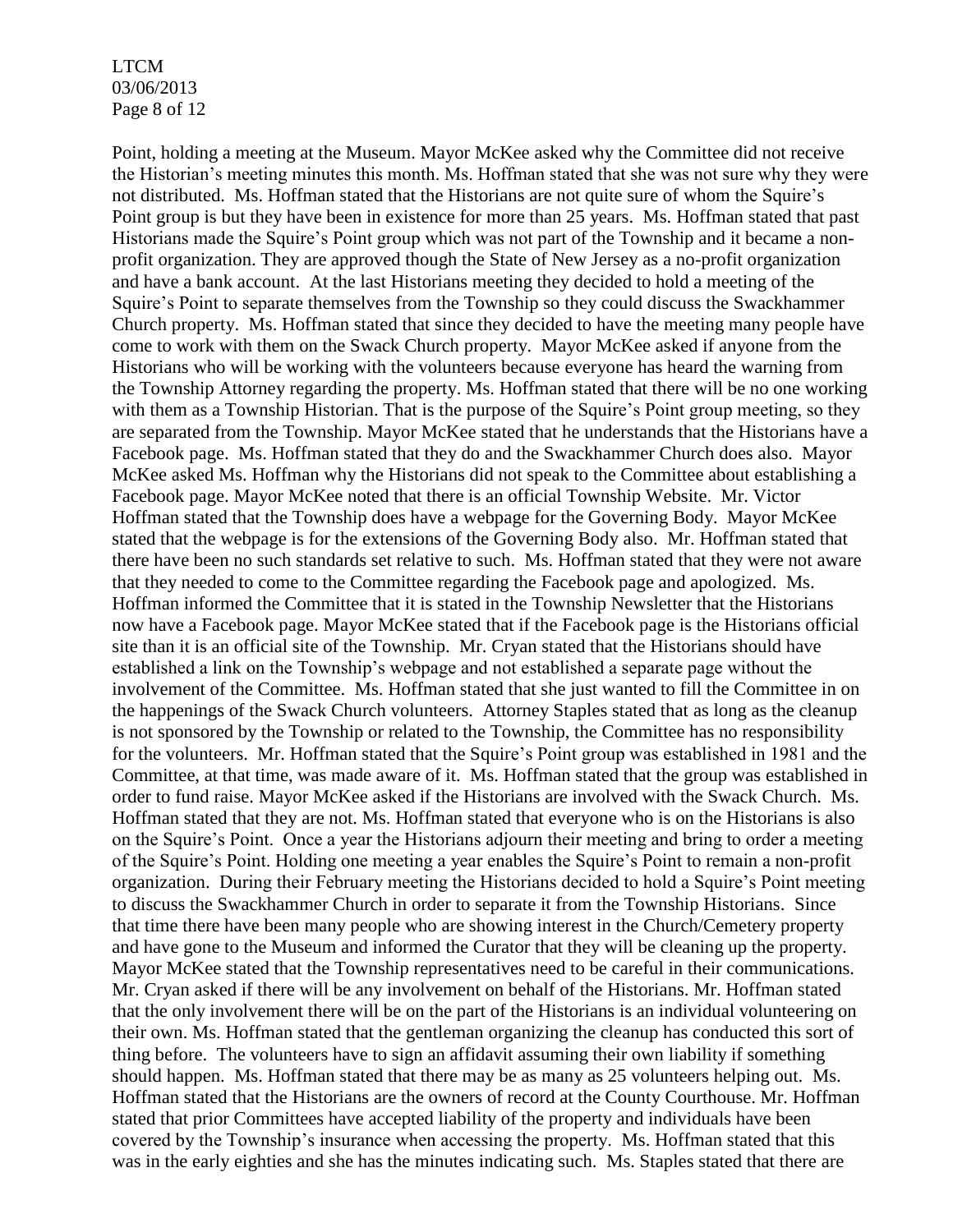LTCM 03/06/2013 Page 9 of 12

two separate issues what happened in the past is a separate issue from the issue at hand. Mr. Hoffman stated that the cleanup is only being initiated by the Historians because they brought the issue to light. They have not asked for volunteers or outside agencies to assist in the cleanup. Ms. Hoffman stated that the Historians want to separate themselves and does not think that anyone on the Historians Committee is going to participate in cleaning up the Church property. She feels that the majority chooses to stay separate from it. Mayor McKee stated that he feels that is a good choice because Legal Counsel has told the Committee to be careful as to who works on the property.

Ms. Hoffman asked how the Historians can ask the Committee to have a Facebook page. Ms. Hoffman stated that the Curator is posting events on the Facebook page and there have been more people coming to the Museum. Ms. Hoffman said that people do not look at the Township's website. Attorney Staples stated that the Township Committee needs to decide what the policy will be in regard to Facebook and recommended that it be an overall policy as opposed to an ad hock policy. Ms. Hoffman asked if the Historians have to take the Facebook page down. Attorney Staples recommended to the Committee that the Facebook be removed until the Committee establishes a policy.

Ms. Hoffman asked when and how to request a budget for the Historians as they did not receive any paperwork to date. The Clerk asked Ms. Hoffman to speak to the CFO tomorrow.

Ms. Hoffman stated that the Committee had mentioned having the Boy Scouts help with the filing in the Township. Mr. Hoffman suggested having a list of different volunteer opportunities which the members of the community can volunteer for. The Committee felt that Ms. Hoffman's suggestion is a great idea.

Mr. Victor Hoffman stated that as the Chairman of the Historians he feels that the Historians are receiving a slap for taking a step forward. Mr. Hoffman questioned that, if there was a procedure for the Historians to be listed on the Township's webpage why weren't the Historians informed of such. Mayor McKee stated that he feels that the Committee lost discussions with the Historians as they decided to proceed with something and did not discuss it with the Committee. Mayor McKee stated that communication is very important and possibly a note or a memo to the Committee would have been appropriate. Mr. Hoffman stated that the Committee should list the things they want to control and the procedures they want their Committees to follow. Mr. Hoffman stated that there should be guidelines. Mayor McKee stated that the Facebook page needs to be removed; the Committee will establish procedures and all of the committees in the Township will be notified of what the Township Committee feels is the proper social media they should be using. Mr. Hoffman stated that this is not what he wants because they were doing fine and people were communicating with the Historians. Mayor McKee stated that everyone has to work together.

Mr. Hoffman asked what happens if the Township does nothing with the buildings on Route 31. Mayor McKee stated that if the buildings come down and the asbestos is intermingled in the debris there is larger problem. Mr. Hoffman stated that he does not feel that the issue is as imminent as everyone is saying. Mayor McKee stated that he must proceed at the advice of the Construction Code Official. Mr. Cryan stated that if something were to happen now the Township would be very vulnerable since the problem has been brought forward. Mr. Hoffman asked where the money is coming from the Mayor said from the taxpayers. Ms. Schriver stated that they are hoping that the property owner will end up having to pay. Mayor McKee stated that possibly the Township can obtain a grant or there may be the possibility of speaking with the New Jersey Water Authority to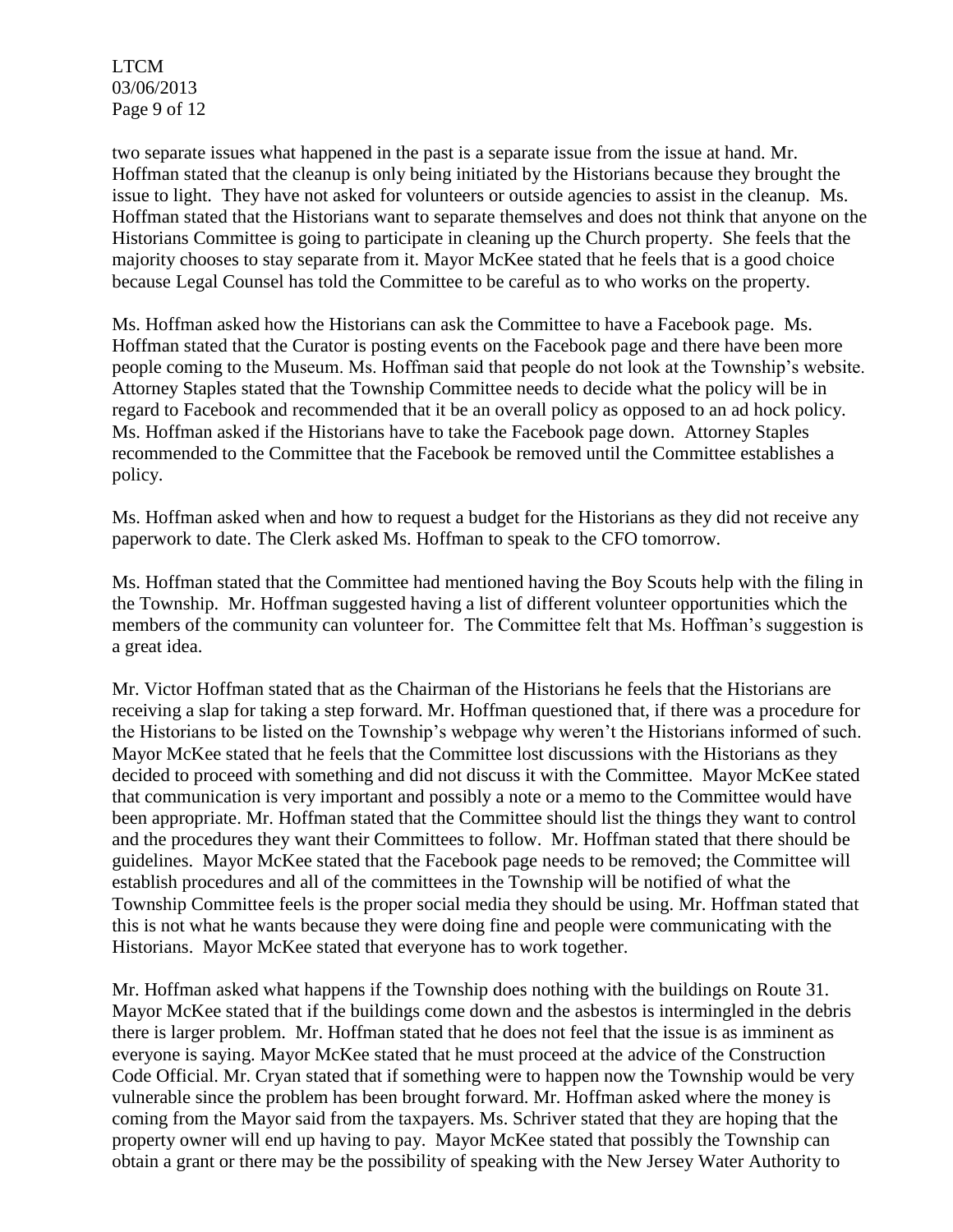LTCM 03/06/2013 Page 10 of 12

see if they have interest in taking over the property as it backs along a C-1 stream. Mayor McKee stated that the immediate destruction of the buildings needs to be done within 30 days. Mr. Hoffman asked when the contractor expects to be paid. Mr. Milkowski stated that cost for the demolition falls under emergency appropriation and will be realized next year.

Mr. Hoffman asked what the final cost is for the DPW Garage project. Mr. Milkowski stated that the only extra cost to the original bid was the old cesspool that needed several thousand dollars of work. Mr. Milkowski said that the overruns were close. The Clerk stated that the final Change Order list the overall cost of \$2,086,680.95. Mr. Hoffman asked what the original bid was. Mr. Milkowski stated that the bid price was \$2,080,000.00 therefore there is a \$6000.00 overage. Mr. Hoffman stated that the project was supposed to be completed by February 28, 2013 and it is not done. Mr. Hoffman asked if the liquidated damages clause can be enforced. Mr. Milkowski stated that he spoke to the Architect today and has not received an answer at this time.

*Motion by Ms. Schriver, seconded by Mr. Cryan and carried by unanimous favorable roll call vote* the Township Committee closed the public comment portion of the meeting.

*Motion by Ms. Schriver, seconded by Mr. Milkowski and carried by unanimous favorable roll call*  vote, the Township Committee approved Resolution No. 38-2013 and convened in executive session at 8:24 p.m.

> Contract Negotiations: DPW Garage Project and Land Acquisition

Action may be taken.

## **TOWNSHIP OF LEBANON COUNTY OF HUNTERDON STATE OF NEW JERSEY RESOLUTION NO. 38-2013 RESOLUTION AUTHORIZING EXECUTIVE SESSION**

WHEREAS, the Open Public Meetings Act; *N.J.S.A.* 10:4-6 *et seq*., declares it to be the public policy of the State to insure the right of citizens to have adequate advance notice of and the right to attend meetings of public bodies at which business affecting the public is discussed or acted upon; and

WHEREAS, the Open Public Meetings Act also recognizes exceptions to the right of the public to attend portions of such meetings; and

WHEREAS, the Mayor and Committee find it necessary to conduct an executive session closed to the public as permitted by the *N.J.S.A*. 40:4-12; and

WHEREAS, the Mayor and Committee will reconvene in public session at the conclusion of the executive session;

NOW, THEREFORE, BE IT RESOLVED by the Mayor and Committee of the Township of Lebanon, County of Hunterdon, State of New Jersey that they will conduct an executive session to discuss the following topic(s) as permitted by *N.J.S.A*. 40:4-12: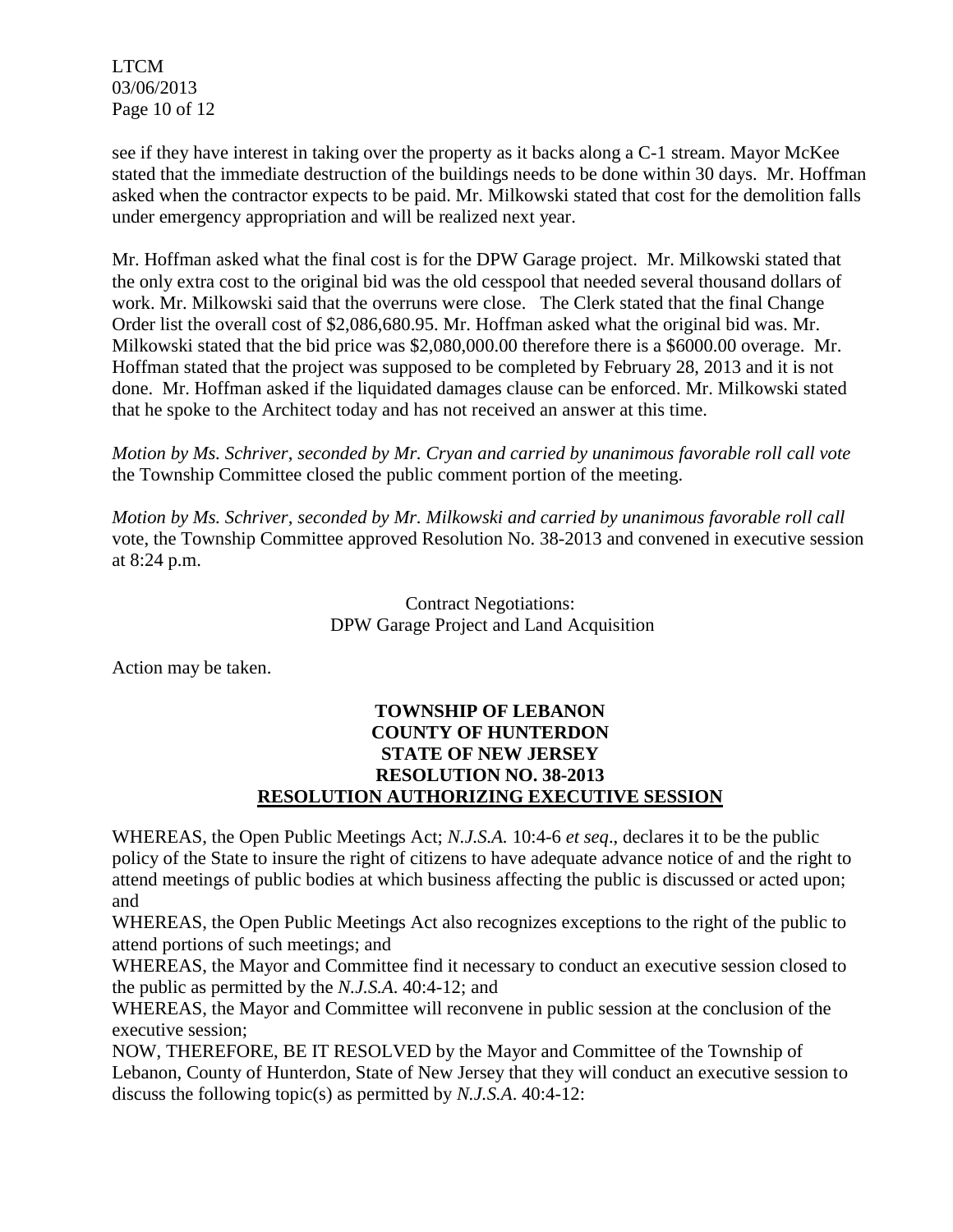LTCM 03/06/2013 Page 11 of 12

A matter which Federal Law, State Statute or Rule of Court requires be kept confidential or excluded from discussion in public (Provision relied upon:

\_\_\_\_\_\_A matter where the release of information would impair a right to receive funds from the federal government;

A matter whose disclosure would constitute an unwarranted invasion of individual privacy;

A collective bargaining agreement, or the terms and conditions thereof (Specify contract:

 $X$  A matter involving the purpose, lease or acquisition of real property with public funds, the setting of bank rates or investment of public funds where it could adversely affect the public interest if discussion of such matters were disclosed; Real Estate Acquisitions;

\_\_\_\_\_\_Tactics and techniques utilized in protecting the safety and property of the public provided that their disclosure could impair such protection;

\_\_\_\_\_\_Investigations of violations or possible violations of the law;

 $\qquad \qquad ; \qquad$ 

 $\qquad \qquad )$ ;

 X Pending or anticipated litigation or contract negotiation in which the public body is or may become a party; (The general nature of the litigation or contract negotiations is: Professional Service Contracts – . The public disclosure of such information at this time would have a potentially negative impact on the municipality's position in the litigation or negotiation; therefore this information will be withheld until such time as the matter is concluded or the potential for negative impact no longer exists.)

 Matters falling within the attorney-client privilege, to the extent that confidentiality is required in order for the attorney to exercise his or her ethical duties as a lawyer; (The general nature of the matter is:

OR the public disclosure of such information at this time would have a potentially negative impact on the municipality's position with respect to the matter being discussed; therefore this information will be withheld until such time as the matter is concluded or the potential for negative impact no longer exists.*)*;

 Matters involving the employment, appointment, termination of employment, terms and conditions of employment, evaluation of the performance, promotion or disciplining of any specific prospective or current public officer or employee of the public body, where all individual employees or appointees whose rights could be adversely affected have not requested in writing that the matter(s) be discussed at a public meeting; (The employee(s) and/or general nature of discussion is:

\_\_\_\_\_\_Union Contract\_\_\_\_\_\_\_\_\_ the public disclosure of such information at this time would violate the employee(s) privacy rights; therefore this information will be withheld until such time as the matter is concluded or the threat to privacy rights no longer exists.;

\_\_\_\_\_\_Deliberation occurring after a public hearing that may result in the imposition of a specific civil penalty or loss of a license or permit;